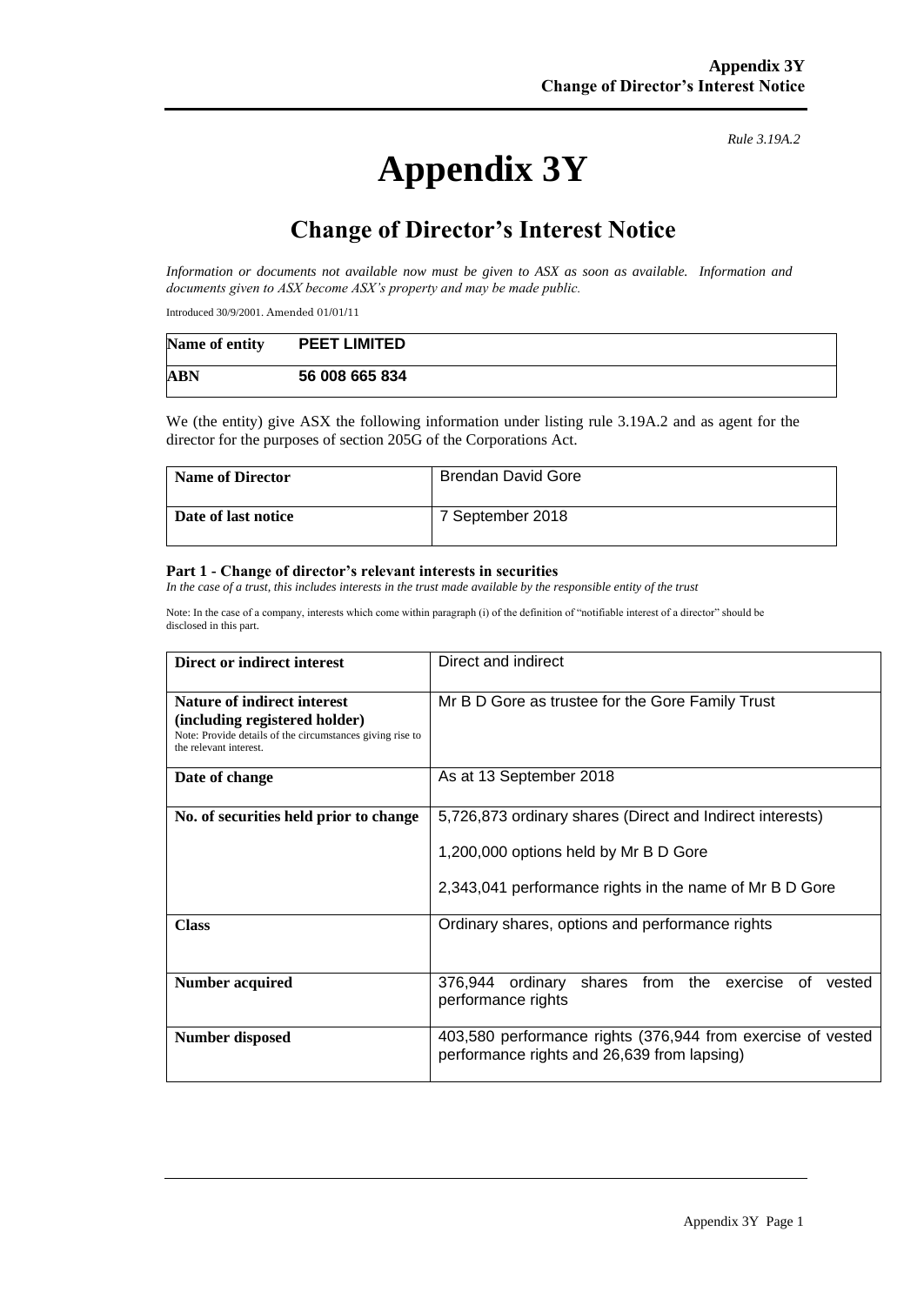| <b>Value/Consideration</b><br>Note: If consideration is non-cash, provide details and<br>estimated valuation                                                               | Nil                                                                                                                                                                               |
|----------------------------------------------------------------------------------------------------------------------------------------------------------------------------|-----------------------------------------------------------------------------------------------------------------------------------------------------------------------------------|
| No. of securities held after change                                                                                                                                        | Ordinary shares:<br>6,103,817 ordinary shares (Direct and Indirect interests)<br>1,200,000 options held by Mr B D Gore<br>1,939,461 performance rights in the name of Mr B D Gore |
| Nature of change<br>Example: on-market trade, off-market trade, exercise of<br>options, issue of securities under dividend reinvestment<br>plan, participation in buy-back | Partial vesting of FY16 performance rights, met via on-market<br>share acquisitions                                                                                               |

### **Part 2 – Change of director's interests in contracts**

Note: In the case of a company, interests which come within paragraph (ii) of the definition of "notifiable interest of a director" should be disclosed in this part.

| <b>Detail of contract</b>                                                                                                                                                      | N/A |
|--------------------------------------------------------------------------------------------------------------------------------------------------------------------------------|-----|
| <b>Nature of interest</b>                                                                                                                                                      | N/A |
| Name of registered holder<br>(if issued securities)                                                                                                                            | N/A |
| Date of change                                                                                                                                                                 | N/A |
| No. and class of securities to<br>which interest related prior to<br>change<br>Note: Details are only required for a contract in relation<br>to which the interest has changed | N/A |
| <b>Interest acquired</b>                                                                                                                                                       | N/A |
| <b>Interest disposed</b>                                                                                                                                                       | N/A |
| <b>Value/Consideration</b><br>Note: If consideration is non-cash, provide details and<br>an estimated valuation                                                                | N/A |
| <b>Interest after change</b>                                                                                                                                                   | N/A |